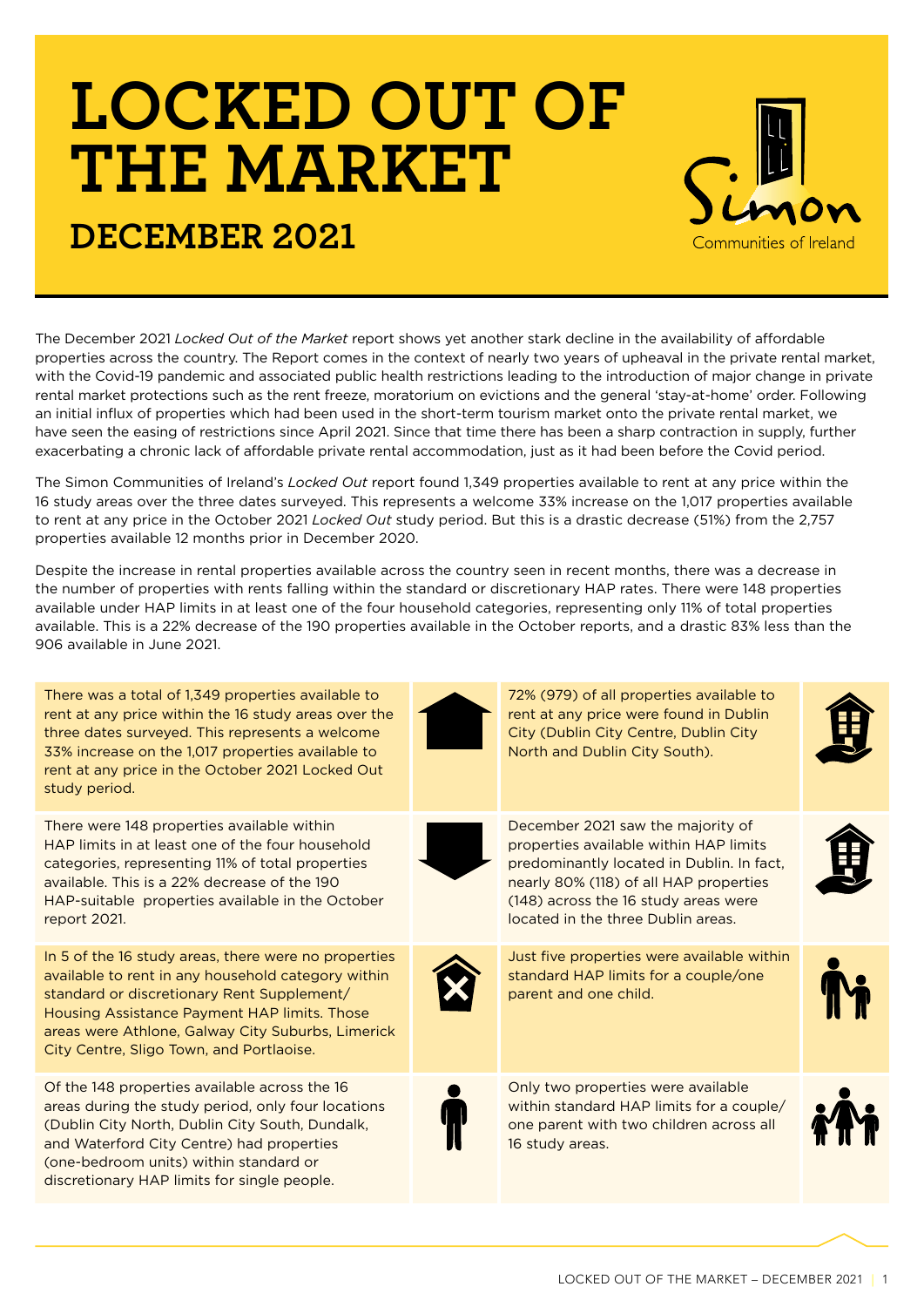

# **Household Types**

were available under discretionary limits. **Singles Conserverties** Only two properties were available within HAP limits for a single person. Six properties were found within discretionary limits for single people **Couples Couples For Couples, there were 48 properties available under the** discretionary HAP limits. The majority of these properties were found in Dublin City. **Families 1 Child** Five properties were available within standard HAP limits for a couple/one parent and one child. A further 32 properties were found within discretionary limits, with the vast majority of these located in the three Dublin areas. **Families 2 Children** Only two properties were available within standard HAP limits for a couple/one parent with two children. An additional 32

# **Case Studies**

### **Martin**

#### **Martin is a single man at risk of homelessness and unable to find affordable accommodation in his area.**

Martin is 38 years old. He received support from the Simon Community for his addiction and is currently living in temporary accommodation. He has a job and cycles twenty kilometres to work each day. He is now in a position where he wants to find a permanent rental property and move on with his life. Based on Martin's income there are currently no properties available at lower rents in the area at the present time.

**Martin's story demonstrates how a chronic lack of affordable supply of private rented accommodation within HAP rates can impact on a person's chances of positively moving on in their lives.**

### **Sarah**

#### **Sarah is a single mother-to-be at risk of homelessness and unable to find affordable accommodation in her area.**

Sarah – a 21-year-old woman who is expecting a baby in February – is currently couch surfing in a friend's house after a family breakdown and her friend has been recently served with a notice to quit. Sarah had been in full time employment up until recently when she was written off work due to pregnancy related complications. Sarah was unable to secure illness benefit due to not having enough PRSI stamps and also was unable to secure jobseekers allowance due to her not being available to look for full time employment.

Sarah was approved for HAP in 2021 and has attended multiple viewings but has been unable to secure any rental property. Sarah is currently awaiting to be approved for a supplementary welfare allowance of €112.70 by her community welfare officer. However due to her being on a reduced payment she will not be eligible for HAP as a reduced payment cannot be approved based on affordability concerns. If Sarah secures HAP accommodation, her age reduced payment will be increased to the full rate and she then will be approved for HAP. Sarah is becoming increasing anxious and worried about the realization of her new-born baby being born into homelessness.

**Sarah's story demonstrates how a chronic lack of affordable supply of private rented accommodation within HAP rates – combined with difficulty accessing supports – can increase a person's risk of homelessness.**





**Supported by**